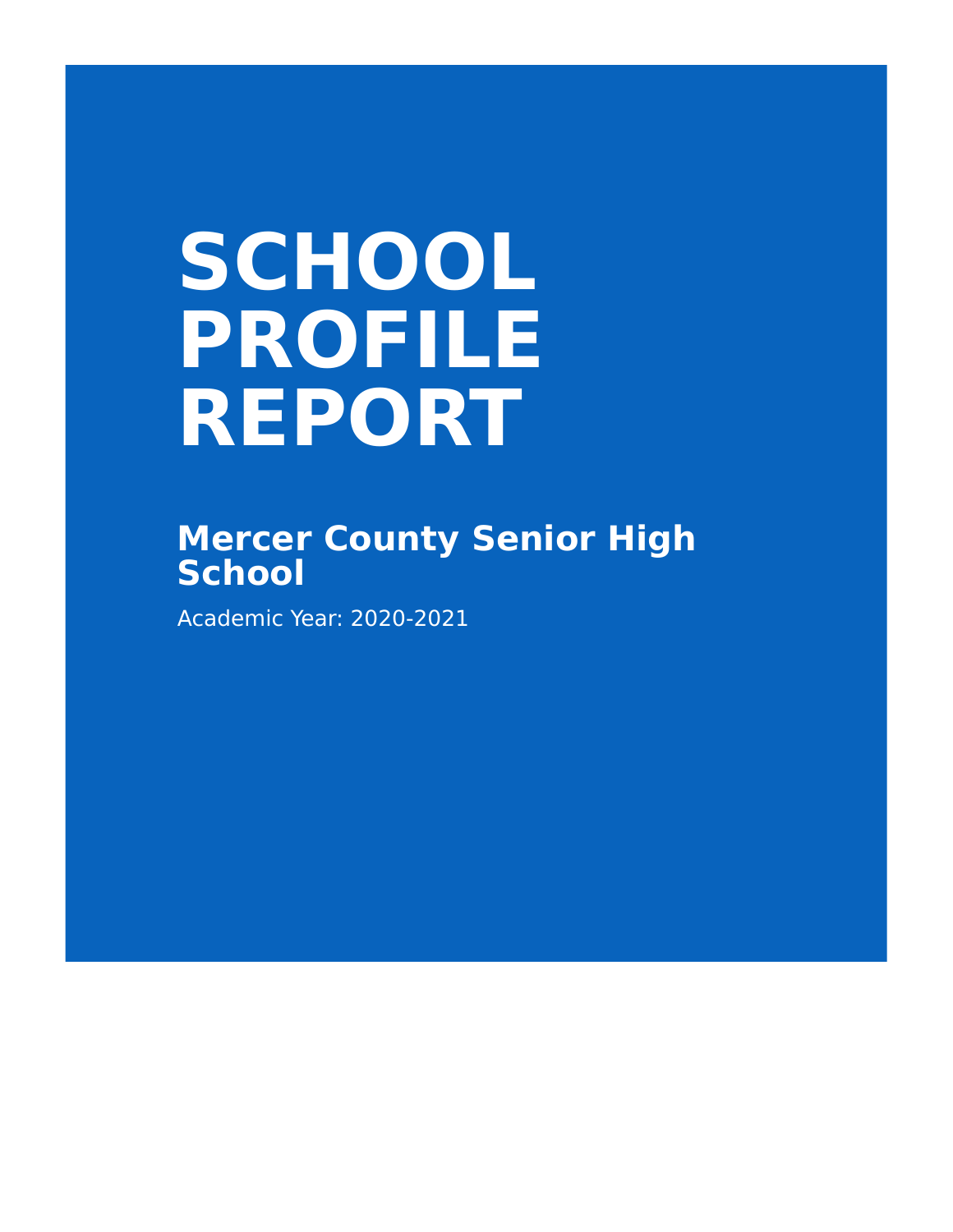# **Introduction**

The annual School Profile Report highlights programs offered in your child's school. It includes how schools address and implement the adopted Kentucky Academic Standards for the programs of Health and Physical Education (Practical Living), Career and Technical Education (Career Studies), Visual and Performing Arts, and World Languages (Foreign Language).

Reporting is in accordance with KRS 158.6453 Section 3 (20) as amended in Senate Bill 1 (2017). An advisory committee made up of certified teachers and specialists from Kentucky's public schools and postsecondary institutions in these subject areas identified the process and method for collecting the information necessary to demonstrate program length and time, courses offered, staffing, resources and facilities for each of the subject areas.

Data is electronically transmitted through the annual School Report Card collection tool to the Kentucky Department of Education. By Oct. 1 of each year, school principals shall complete the school profile report, which shall be signed by the members of the school-based decision making council, or the principal if no school council exists, and the superintendent. The signed original is maintained on file at the local board office and made available to the public upon request. A link to the School Profile Report is made available to the Kentucky Department of Education and is accessible on the department's website through the School Report Card.

# **Contents of the School Profile Report include**

- **[Visual and Performing Arts](#page-2-0)** 1.
- **[Health Education and Physical Education \(Practical Living\)](#page-5-0)** 2.
- **[World Languages \(Foreign Language\)](#page-7-0)** 3.
- **[Career and Technical Education \(Career Studies\)](#page-10-0)** 4.
- **[Signature Page](#page-15-0)** 5.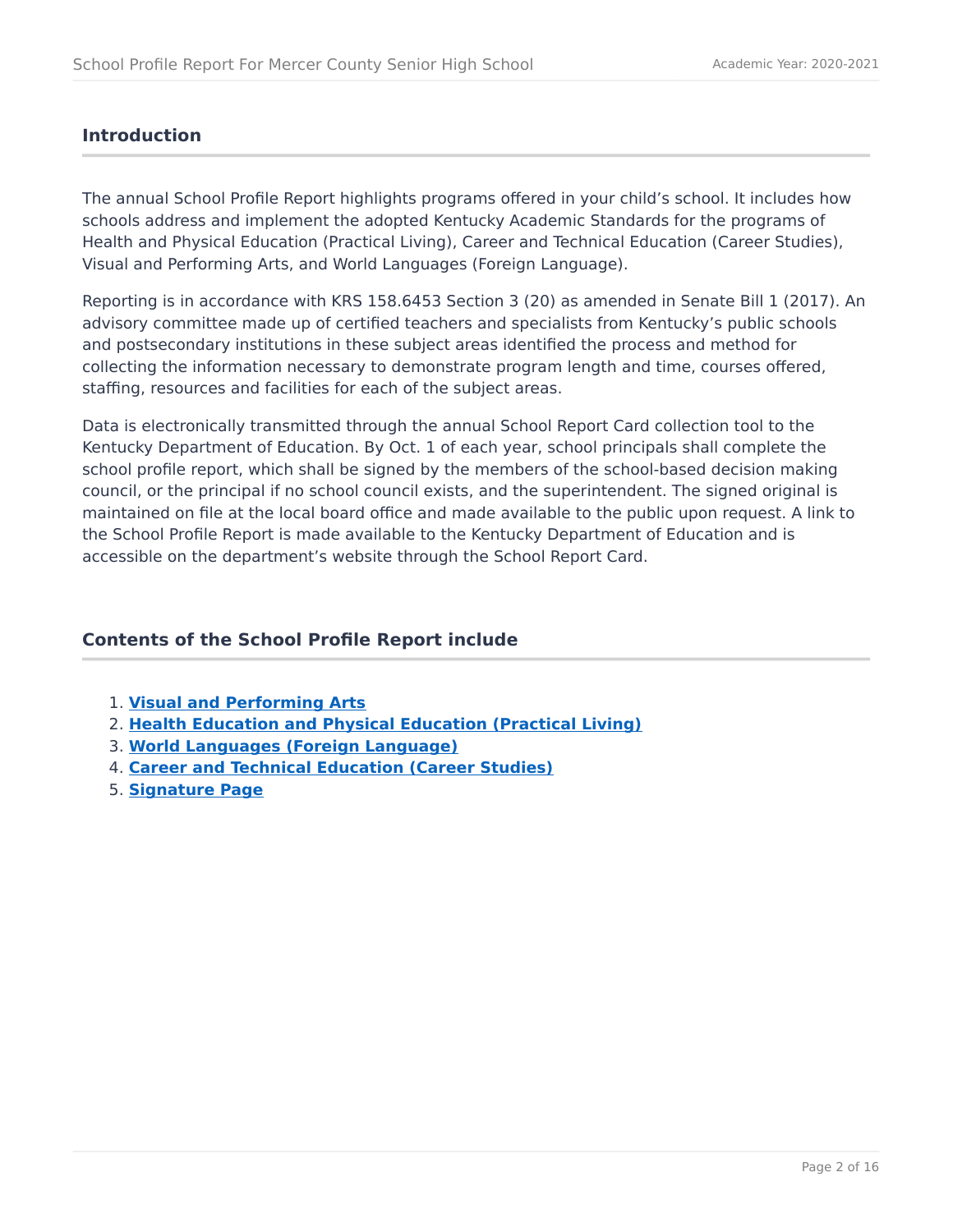# <span id="page-2-0"></span>Visual and Performing Arts

# **Program Overview**



Link to more information for the arts program and other extracurricular opportunities.

#### **[www.mercer.kyschools.us/4/home](https://www.mercer.kyschools.us/4/home)**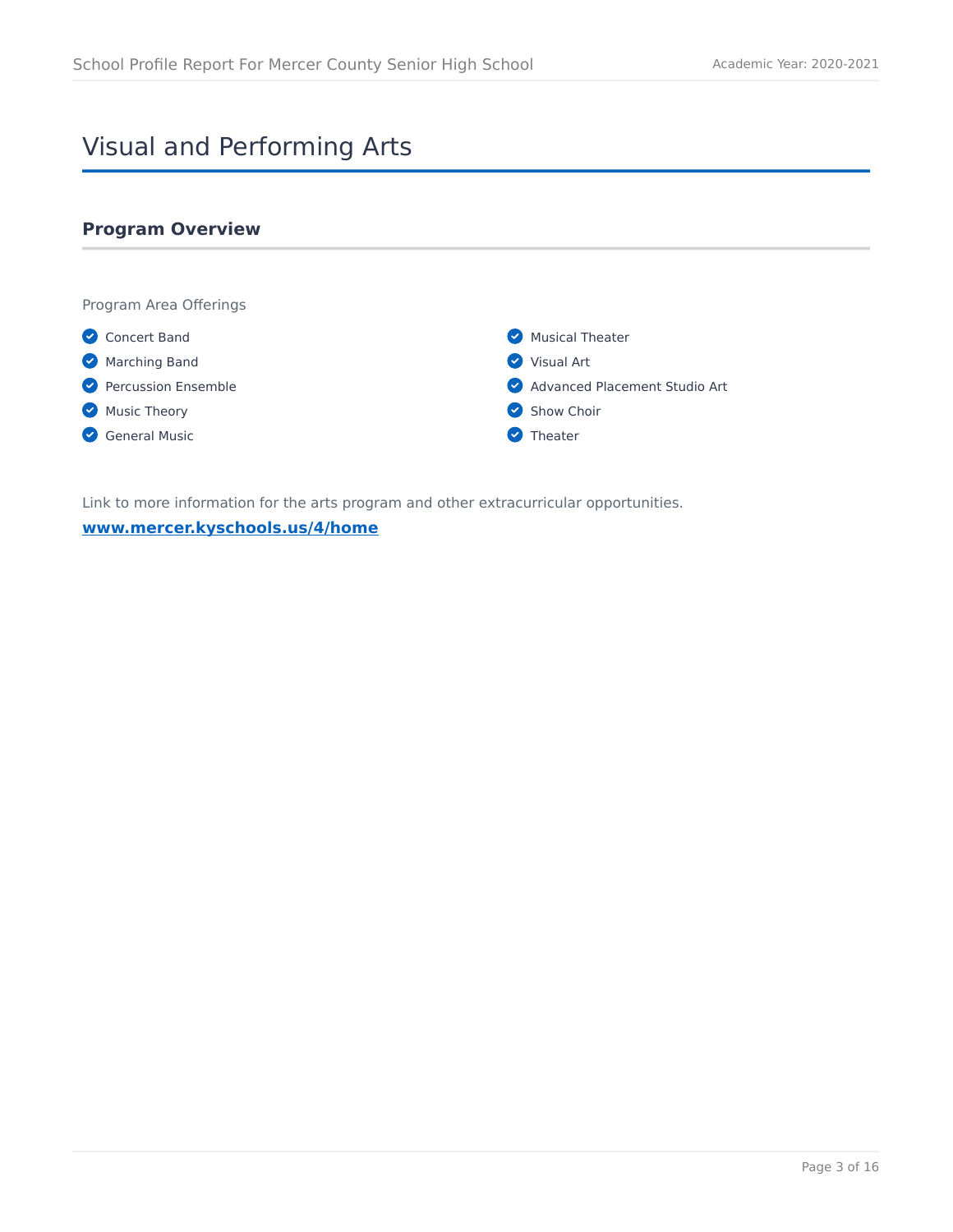# **Courses Offered**

|                                |              | <b>STIT GRADE</b> | <b>LOTH GRADE</b> | <b>LITTY GRADE</b> | <b>22TH GRADE</b> |
|--------------------------------|--------------|-------------------|-------------------|--------------------|-------------------|
| <b>COURSE</b>                  | <b>TOTAL</b> |                   |                   |                    |                   |
| Dual Credit VPA                | $\mathbf{1}$ | $\Omega$          | $\Omega$          | $\Omega$           | $\mathbf{1}$      |
| <b>HAVPA Survey</b>            | 337          | 109               | 105               | 52                 | 71                |
| Music- Chorus                  | 12           | $\Omega$          | 1                 | $\overline{4}$     | $\overline{7}$    |
| <b>Music- General Band</b>     | 25           | 5                 | 9                 | 7                  | $\overline{4}$    |
| Music- Music Hist/Appreciation | 59           | 10                | 11                | 8                  | 30                |
| Theatre- Acting/Performance    | 5            | $\overline{2}$    | 1                 | $\Omega$           | 2                 |
| Vis Art-AP Stud Art Draw.Port  | 1            | $\Omega$          | $\mathbf 0$       | $\mathbf 0$        | $\mathbf{1}$      |
| Vis Art-AP StudArt-2D Des.Port | 5            | $\Omega$          | $\mathbf{0}$      | 3                  | 2                 |
| Vis Art-AP StudArt-3D Des.Port | 3            | $\Omega$          | $\mathbf 0$       | 2                  | 1                 |
| Visual Art- Drawing/Painting   | 64           | 8                 | 13                | 13                 | 30                |
| Visual Art- Sculpture          | 61           | 4                 | 18                | 7                  | 32                |

#### **Resources**

School Budget Allocation to the Visual and Performing Arts Program

**6%**

Professional Development Hours Offered to Teachers Instructing Visual and Performing Arts Courses

**12**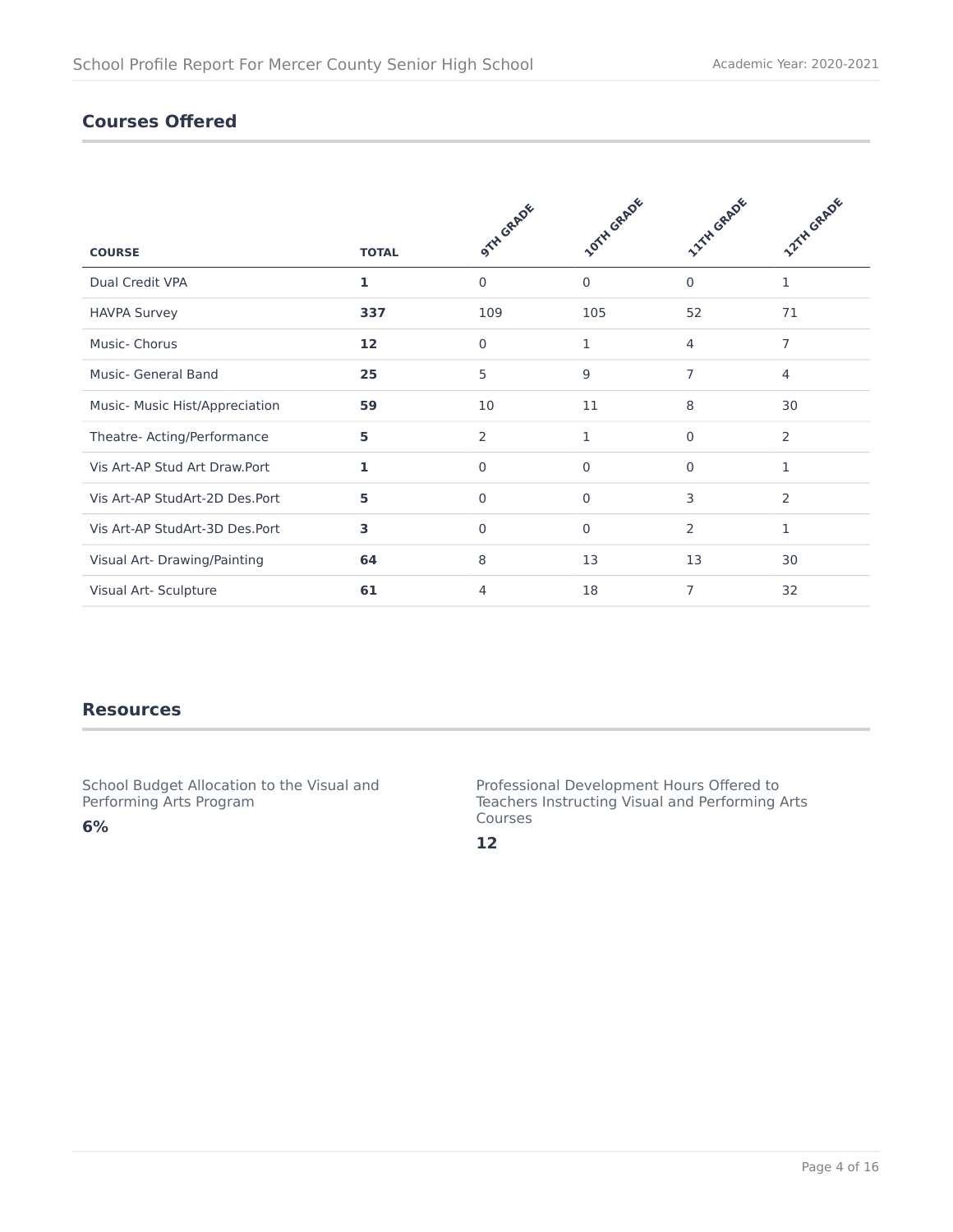#### Number of Instructional Minutes Students Receive per Week in Visual and Performing Arts

NUMBER OF INSTRUCTIONAL MINUTES STUDENTS RECEIVE PER WEEK IN MUSIC NUMBER OF INSTRUCTIONAL MINUTES STUDENTS RECEIVE PER WEEK IN VISUAL ART

**1500 minutes**

NUMBER OF INSTRUCTIONAL MINUTES STUDENTS RECEIVE PER WEEK IN DANCE

#### **250 minutes**

NUMBER OF INSTRUCTIONAL MINUTES STUDENTS RECEIVE PER WEEK IN THEATRE

**250 minutes**

NUMBER OF INSTRUCTIONAL MINUTES STUDENTS RECEIVE PER WEEK IN MEDIA ART

#### **0 minutes**

**750 minutes**

## **Facilities**

Equitable Access to Instructional Space

Yes O No

Access to Program-Specific Facilities

Stage/Auditorium

Rehearsal area equitable to group/ensemble size

Individual classrooms for each arts discipline (i.e., music classroom, art classroom, dance classroom)

C Classrooms with access to designated resources necessary for student success in arts programs (i.e., running water/sinks, mirrors, sound panels, kiln, etc.)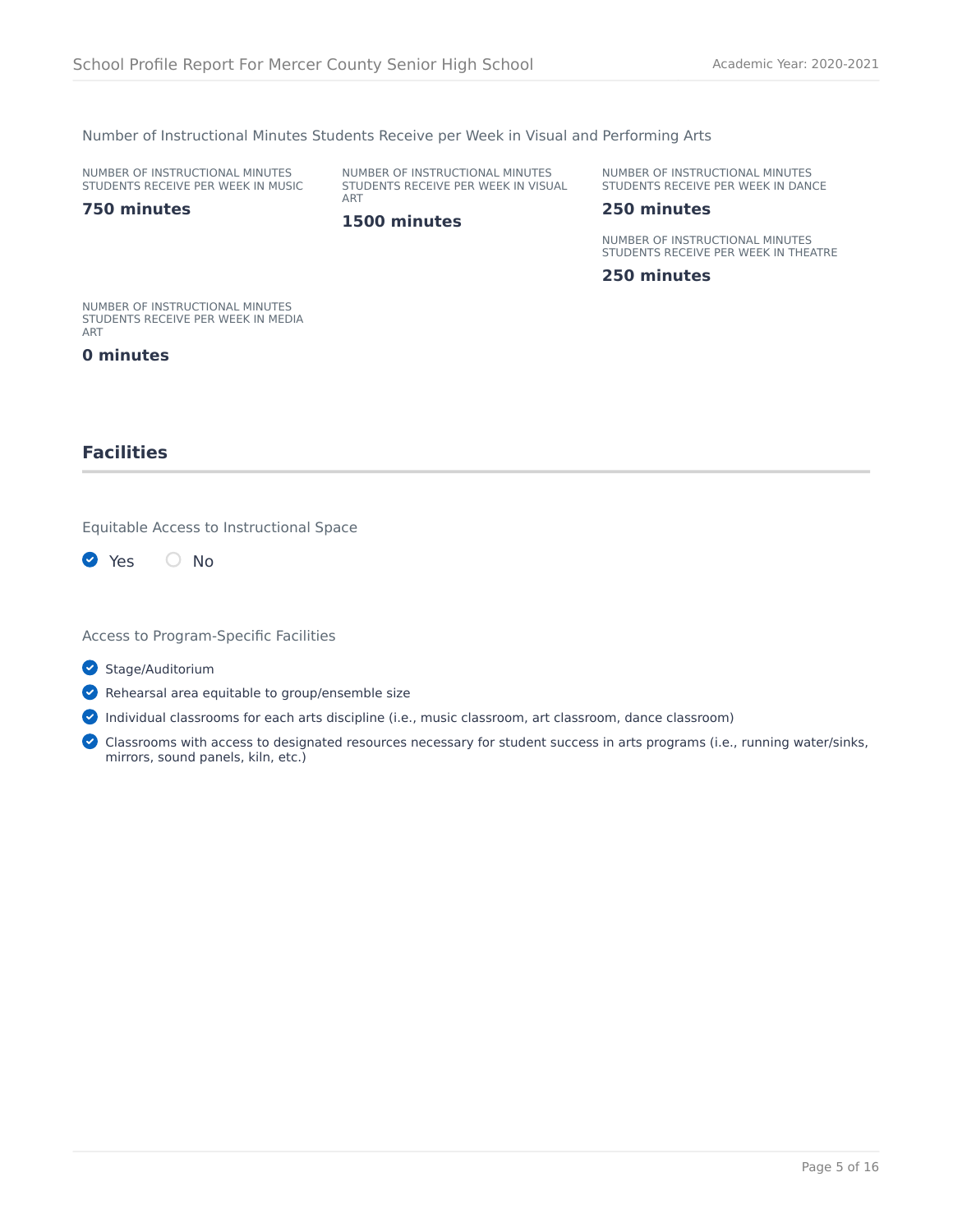# <span id="page-5-0"></span>Health Education and Physical Education (Practical Living)

## **Program Overview**



Link to more information for the health and physical education program and other extracurricular opportunities. **[www.mercer.kyschools.us/4/home](https://www.mercer.kyschools.us/4/home)**

# **Courses Offered**

| <b>COURSE</b>                      | <b>TOTAL</b> | <b>TH GRADY</b> | oith GRADL | <b>ITH GRAD</b> | <b>2TH GRADY</b> |
|------------------------------------|--------------|-----------------|------------|-----------------|------------------|
| <b>Advanced Physical Education</b> | 90           |                 | 24         | 13              | 49               |
| <b>Fitness Conditioning</b>        | 70           | 19              | 22         | q               | 20               |
| HS Integ. Health & P.E.            | 196          | 188             | 6          |                 |                  |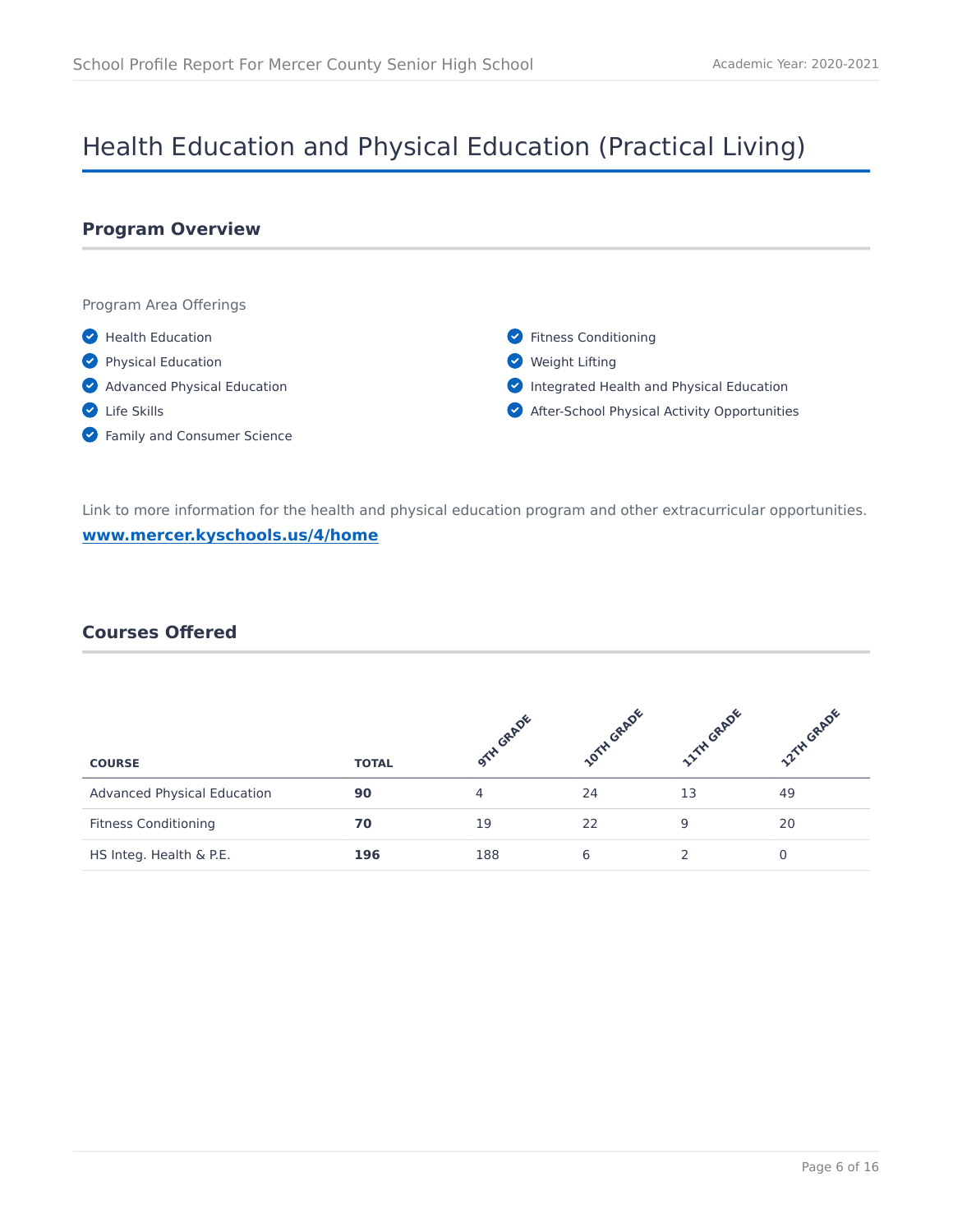#### **Resources**

**3%**

School Budget Allocation to the Health and Physical Education Program

Professional Development Hours Offered to Teachers Instructing Health and Physical Education Courses

**12**

Number of Instructional Minutes Students Receive per Week in Health and Physical Education

NUMBER OF INSTRUCTIONAL MINUTES STUDENTS RECEIVE PER WEEK IN HEALTH EDUCATION

NUMBER OF INSTRUCTIONAL MINUTES STUDENTS RECEIVE PER WEEK IN PHYSICAL EDUCATION

**100 minutes**

**2500 minutes**

## **Facilities**

Equitable Access to Instructional Space

**2** Yes O No

Access to Program-Specific Facilities

**Gymnasium** 

**Health Education Classroom** 

C Classrooms/gymnasiums with access to designated resources necessary for student success in practical living programs (i.e., P.E. equipment, audio visual, written curriculum, etc.)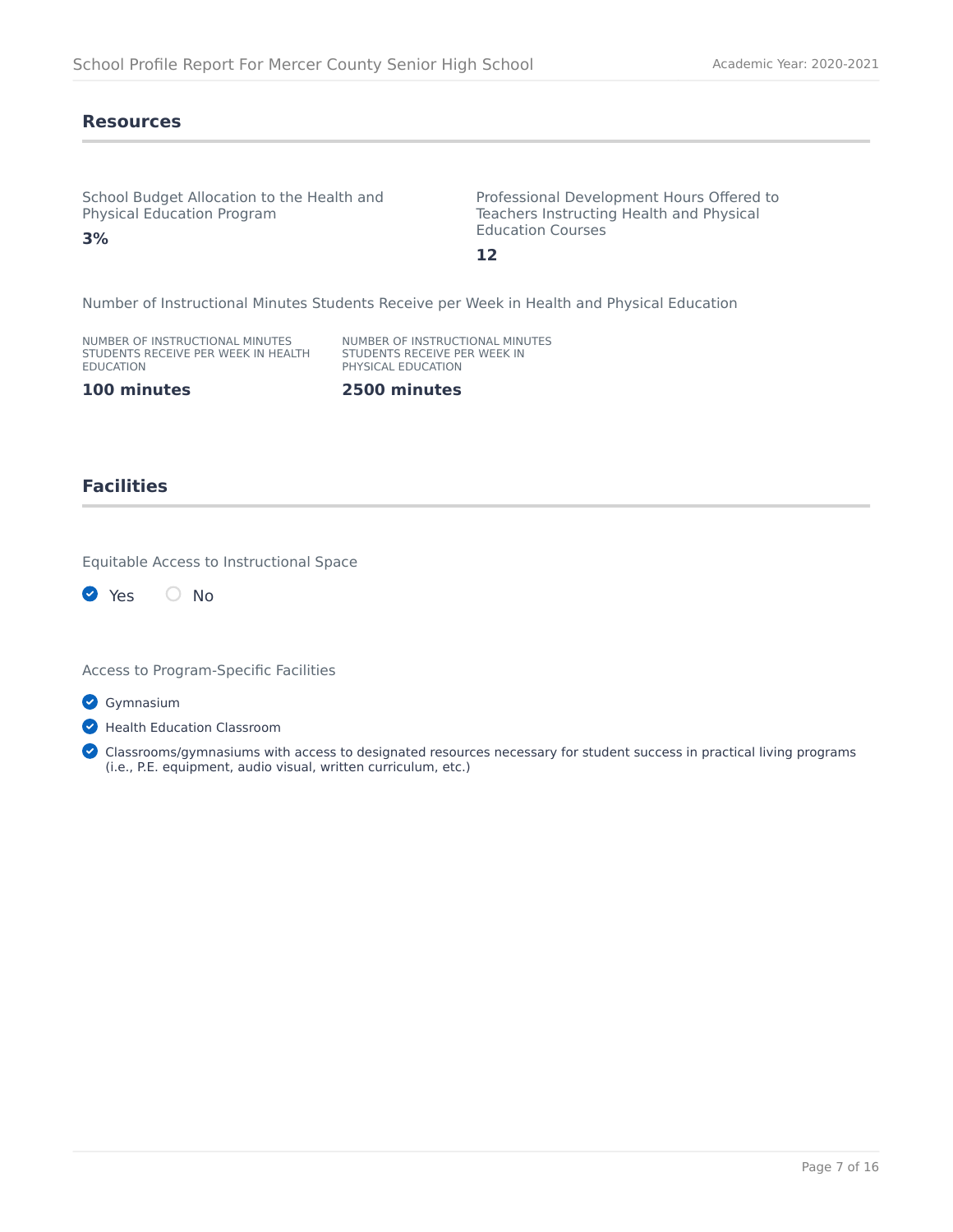# <span id="page-7-0"></span>World Languages (Foreign Language)

## **Program Overview**

Program Area Offerings

## **Data Not Reported**

Link to more information for the World Languages program and other extracurricular opportunities.

#### **[www.mercer.kyschools.us/4/home](https://www.mercer.kyschools.us/4/home)**

# **Courses Offered**

| <b>COURSE</b>                 | <b>TOTAL</b> | orth GRADE   | <b>ZOTH GRADE</b> | <b>12TH GRADE</b> | <b>22TH GRADE</b> |
|-------------------------------|--------------|--------------|-------------------|-------------------|-------------------|
|                               |              |              |                   |                   |                   |
| AP Spanish Language & Culture | $\mathbf{z}$ | $\mathbf{0}$ | $\mathbf 0$       |                   |                   |
| High School - Spanish 1       | 50           | 30           | 15                | $\mathcal{P}$     | 3                 |
| High School - Spanish 2       | 89           | 51           | 28                | 3                 |                   |
| High School - Spanish 3       |              | $\Omega$     | 6                 |                   | $\Omega$          |
| Middle School - Spanish       | 38           | 33           | 4                 |                   |                   |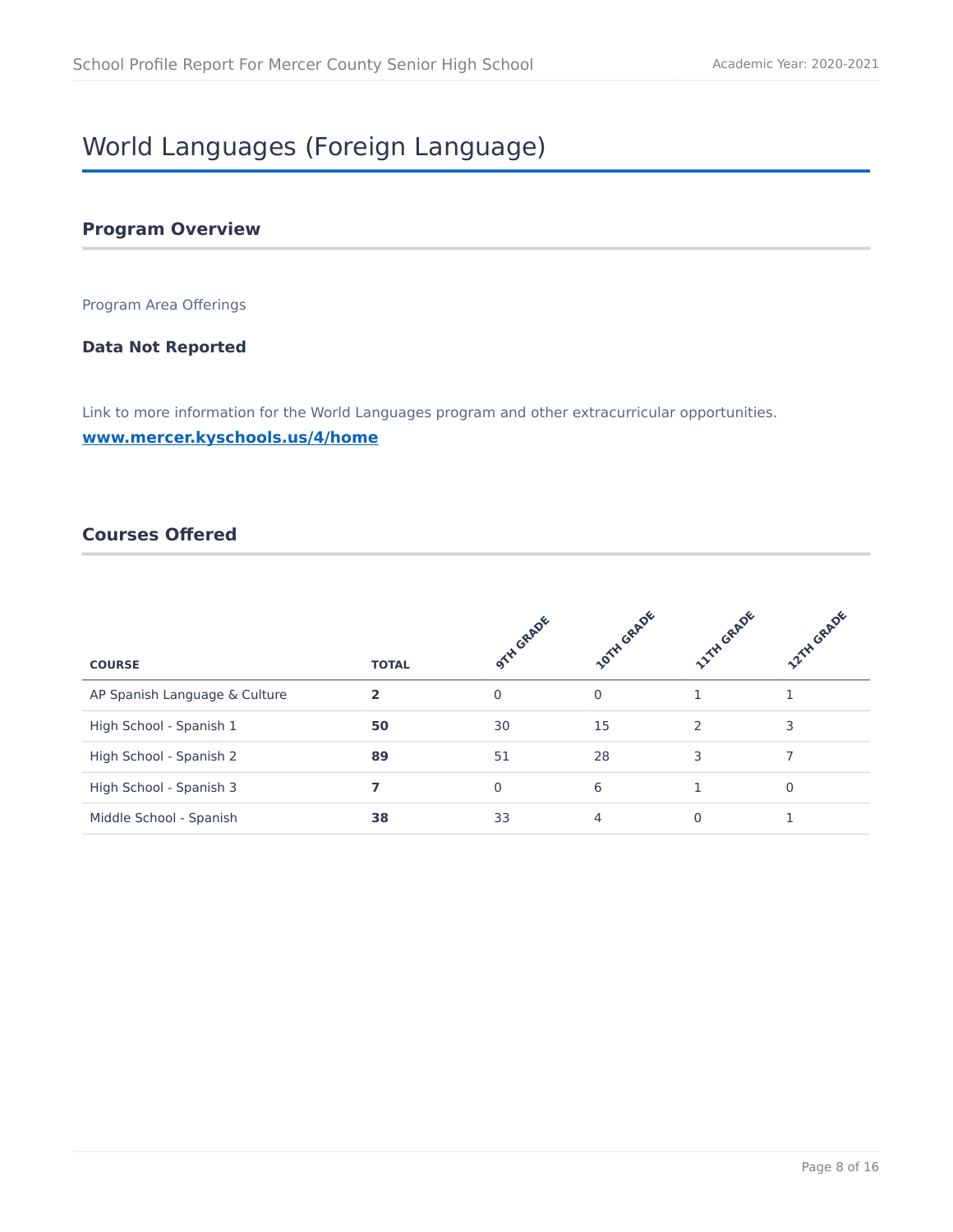#### **Resources**

School Budget Allocation to the World Languages Program

**2%**

Number of Instructional Minutes Students Receive per Week in World Languages

#### **0**

Weekly Instructional Minutes per Content Area through the Language Immersion Program

NUMBER OF INSTRUCTIONAL MINUTES OF MATH STUDENTS HAVE ACCESS WEEKLY

NUMBER OF INSTRUCTIONAL MINUTES OF SCIENCE STUDENTS HAVE ACCESS WEEKLY

**12**

NUMBER OF INSTRUCTIONAL MINUTES OF ENGLISH LANGUAGE ARTS STUDENTS HAVE ACCESS WEEKLY

#### **0 minutes**

NUMBER OF INSTRUCTIONAL MINUTES OF SOCIAL STUDIES STUDENTS HAVE ACCESS WEEKLY

#### **0 minutes**

NUMBER OF INSTRUCTIONAL MINUTES OF VISUAL & PERFORMING ARTS STUDENTS HAVE ACCESS WEEKLY

#### **0 minutes**

**0 minutes**

#### **0 minutes**

Professional Development Hours Offered to Teachers Instructing World Languages Courses

> NUMBER OF INSTRUCTIONAL MINUTES OF HEALTH STUDENTS HAVE ACCESS WEEKLY

#### **0 minutes**

NUMBER OF INSTRUCTIONAL MINUTES OF **PHYSICAL EDUCATION STUDENTS HAVE** ACCESS WEEKLY

**0 minutes**

NUMBER OF INSTRUCTIONAL MINUTES OF COMPUTER SCIENCE STUDENTS HAVE ACCESS WEEKLY

**0 minutes**

#### **Facilities**

Equitable Access to Instructional Space

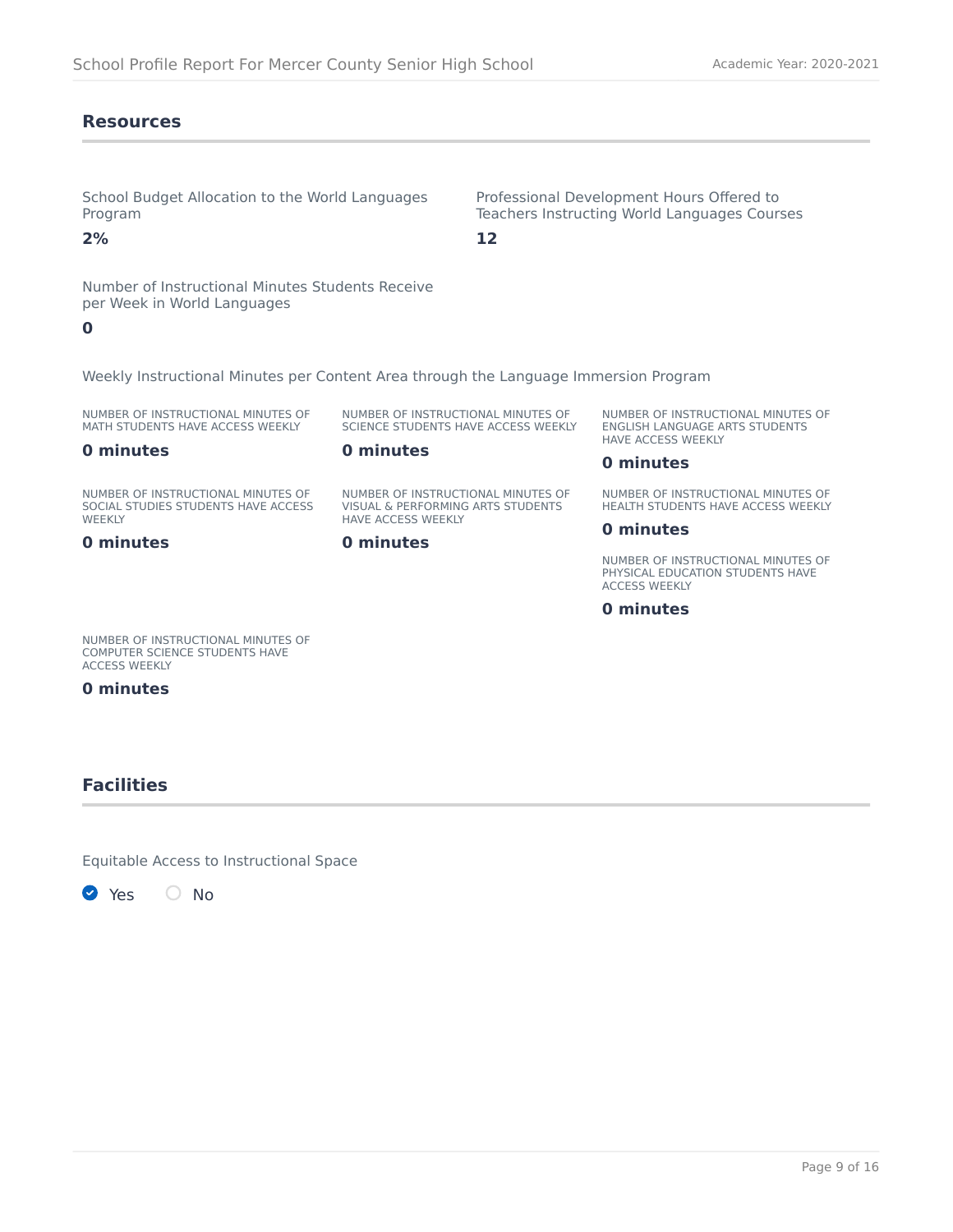Access to Program-Specific Facilities

Stage/Auditorium

Computer Lab

Individual classrooms for each language (or content area if Language Immersion programs) (i.e., Spanish, French, Chinese...; Math, Science, Social Studies...)

Classrooms with access to designated resources necessary for student success in World Languages/Language Immersion programs (i.e., books, projector, Smart Board, computers, etc.)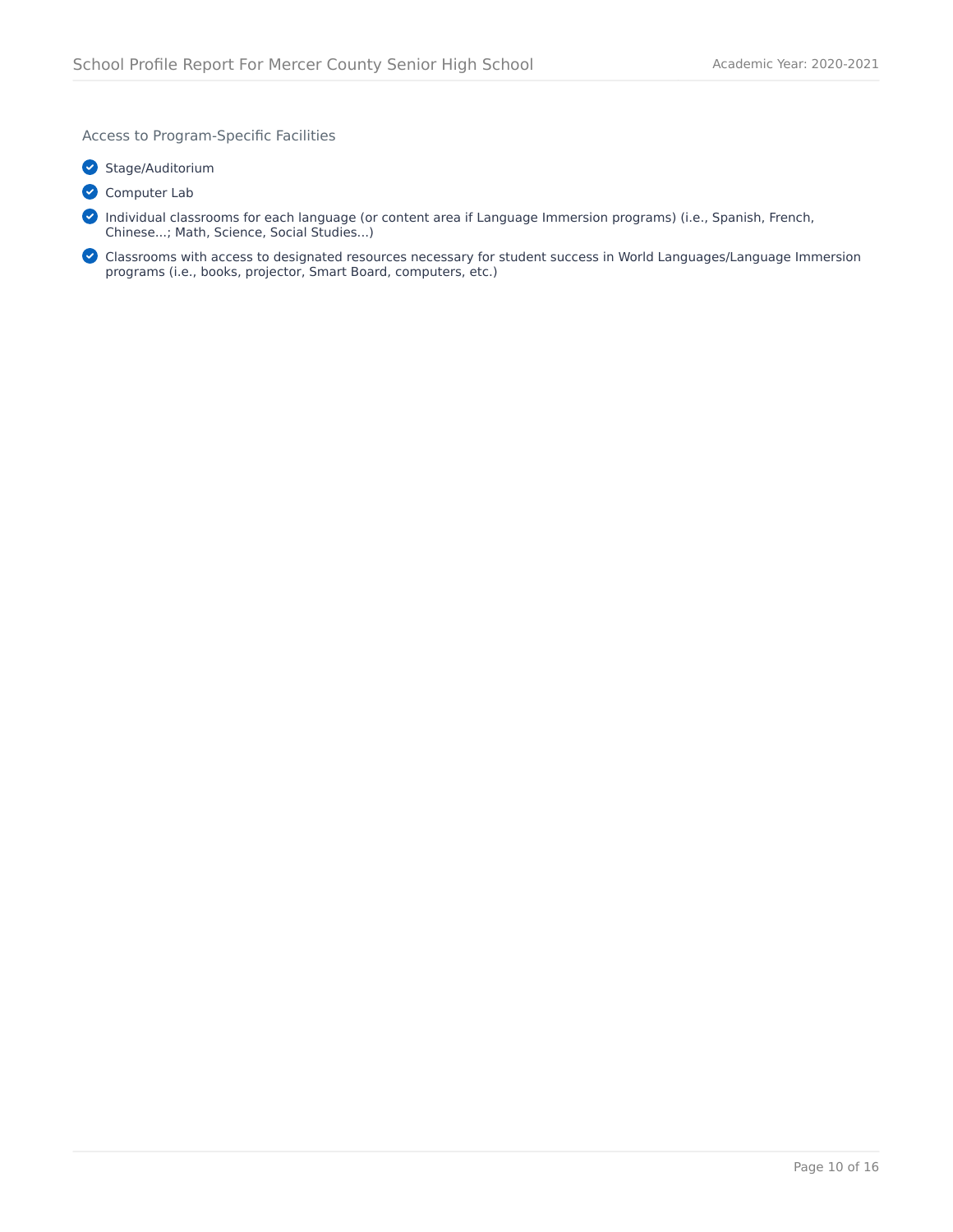# <span id="page-10-0"></span>Career and Technical Education (Career Studies)

# **Program Overview** Program Area Offerings **Agriculture Business C** Education Government **Health Science Marketing**

**C** Family Consumer Sciences

STEM

Link to more information for the Career Studies program and other extracurricular opportunities.

#### **[www.mercer.kyschools.us/4/home](https://www.mercer.kyschools.us/4/home)**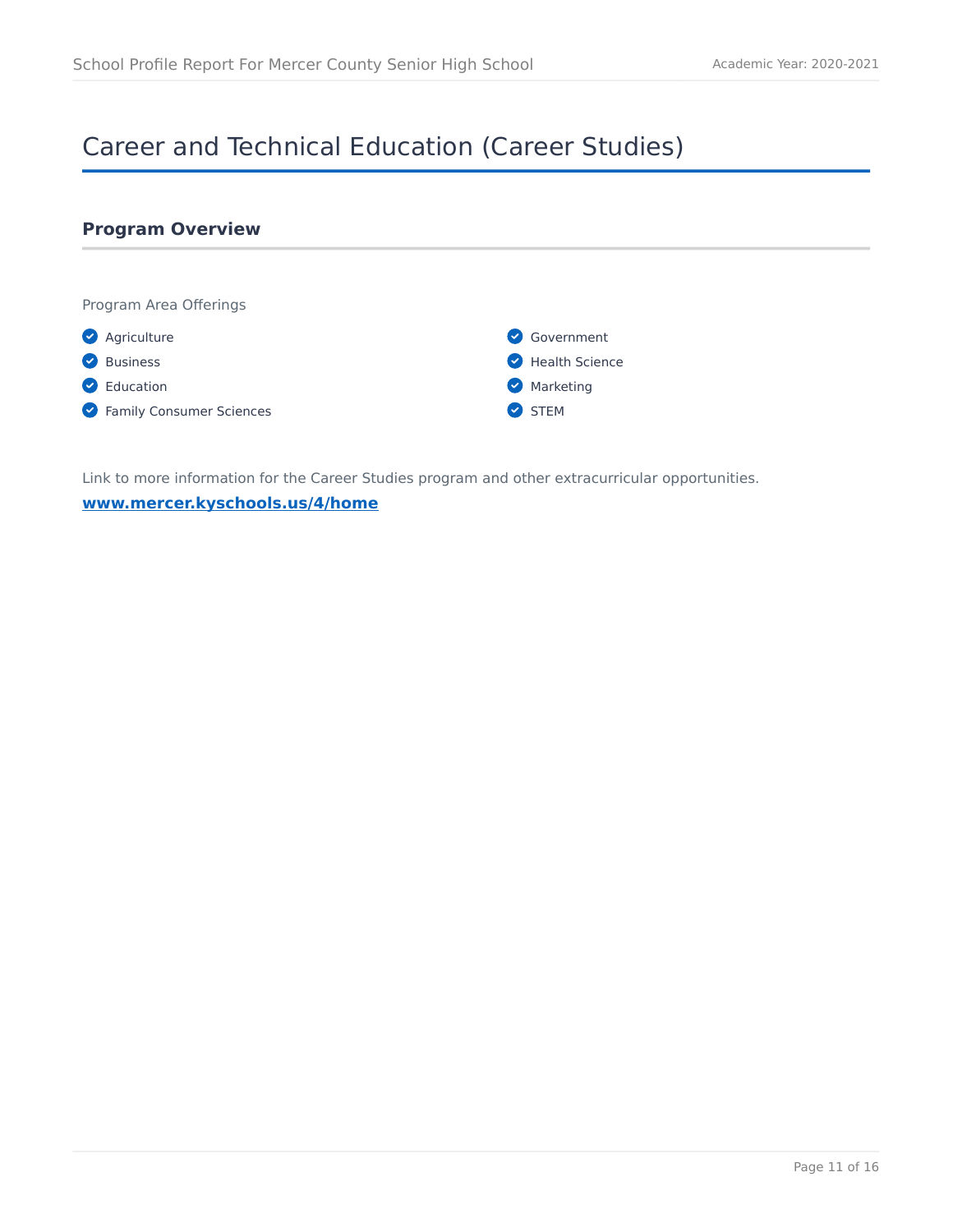# **Courses Offered**

|                                      |                         | <b>OTH GRADE</b>    | <b>LOTH GRADE</b>   | <b>21TH GRADE</b> | <b>22TH GRADE</b>   |
|--------------------------------------|-------------------------|---------------------|---------------------|-------------------|---------------------|
| <b>COURSE</b>                        | <b>TOTAL</b>            |                     |                     |                   |                     |
| Adv. Foods & Nutrition               | 24                      | $\mathsf{O}\xspace$ | $\overline{4}$      | 6                 | 14                  |
| Advertising & Promotion              | 67                      | $\mathbf 0$         | 13                  | 11                | 43                  |
| Ag Power & Machinery Operation       | 9                       | $\mathbf{0}$        | $\pmb{0}$           | $\overline{2}$    | $\overline{7}$      |
| Ag. Construction Skills              | 13                      | $\mathbf{1}$        | 6                   | 3                 | 3                   |
| Ag. Employability Skills             | 5                       | $\mathbf 0$         | $\mathbf 0$         | 0                 | 5                   |
| Agricultural Ed Internship           | 1                       | $\mathbf 0$         | $\mathbf 0$         | 0                 | 1                   |
| Agricultural Education Co-op         | 4                       | $\mathbf{0}$        | $\mathbf 0$         | $\mathbf 0$       | 4                   |
| Agriscience                          | 92                      | 39                  | 21                  | 13                | 19                  |
| Allied Health Core Skills            | 15                      | $\overline{2}$      | 11                  | 1                 | 1                   |
| Animal Science                       | 15                      | $\mathsf{O}\xspace$ | 2                   | 4                 | 9                   |
| Autmotive Special Problems I         | 5                       | $\mathbf 0$         | 5                   | 0                 | 0                   |
| Auto Maint & Lt Repair Sct A         | 18                      | $\mathbf 0$         | $\mathbf{1}$        | 8                 | 9                   |
| Auto Maint & Lt Repair Sct B         | 17                      | $\mathbf{0}$        | $\mathbf{1}$        | $\overline{7}$    | 9                   |
| Auto Maint & Lt Repair Sct C         | 17                      | $\mathbf 0$         | 1                   | $\overline{7}$    | 9                   |
| Auto Maint & Lt Repair Sct D         | 16                      | $\mathbf{0}$        | $\pmb{0}$           | $\overline{7}$    | 9                   |
| <b>Basic Blueprnt Reading</b>        | 5                       | $\mathbf 0$         | 5                   | 0                 | 0                   |
| <b>Basic Troubleshooting</b>         | 14                      | $\mathbf 0$         | $\mathbf 0$         | 6                 | 8                   |
| <b>Basic Welding</b>                 | 15                      | $\mathbf 0$         | $\mathbf 0$         | 15                | 0                   |
| <b>Bluprnt Reading for Welding</b>   | 4                       | $\mathbf{0}$        | 4                   | 0                 | 0                   |
| <b>Body Structures and Functions</b> | 7                       | $\mathbf 0$         | $\overline{7}$      | 0                 | 0                   |
| <b>Bus and Marketing Essentials</b>  | 1                       | $\mathbf 0$         | $\boldsymbol{0}$    | 0                 | 1                   |
| Cabinet Const. & Install.            | 12                      | 6                   | $6\,$               | $\mathbf 0$       | $\mathbf 0$         |
| Child Development Services I         | 13                      | $\mathsf{O}\xspace$ | $\mathsf{O}\xspace$ | $\mathbf{1}$      | 12                  |
| Child Development Services II        | $\mathbf{9}$            | $\mathsf{O}\xspace$ | $\mathsf{O}\xspace$ | $\mathbf{1}$      | 8                   |
| Circuits II                          | 14                      | $\mathbf 0$         | $\mathsf{O}\xspace$ | 6                 | 8                   |
| Civil Eng. & Architecture            | 8                       | $\mathsf{O}\xspace$ | $\mathsf{O}\xspace$ | 3                 | 5                   |
| Computer Science                     | $\overline{\mathbf{2}}$ | $\mathsf{O}\xspace$ | $\mathsf{O}\xspace$ | $\overline{2}$    | $\mathsf{O}\xspace$ |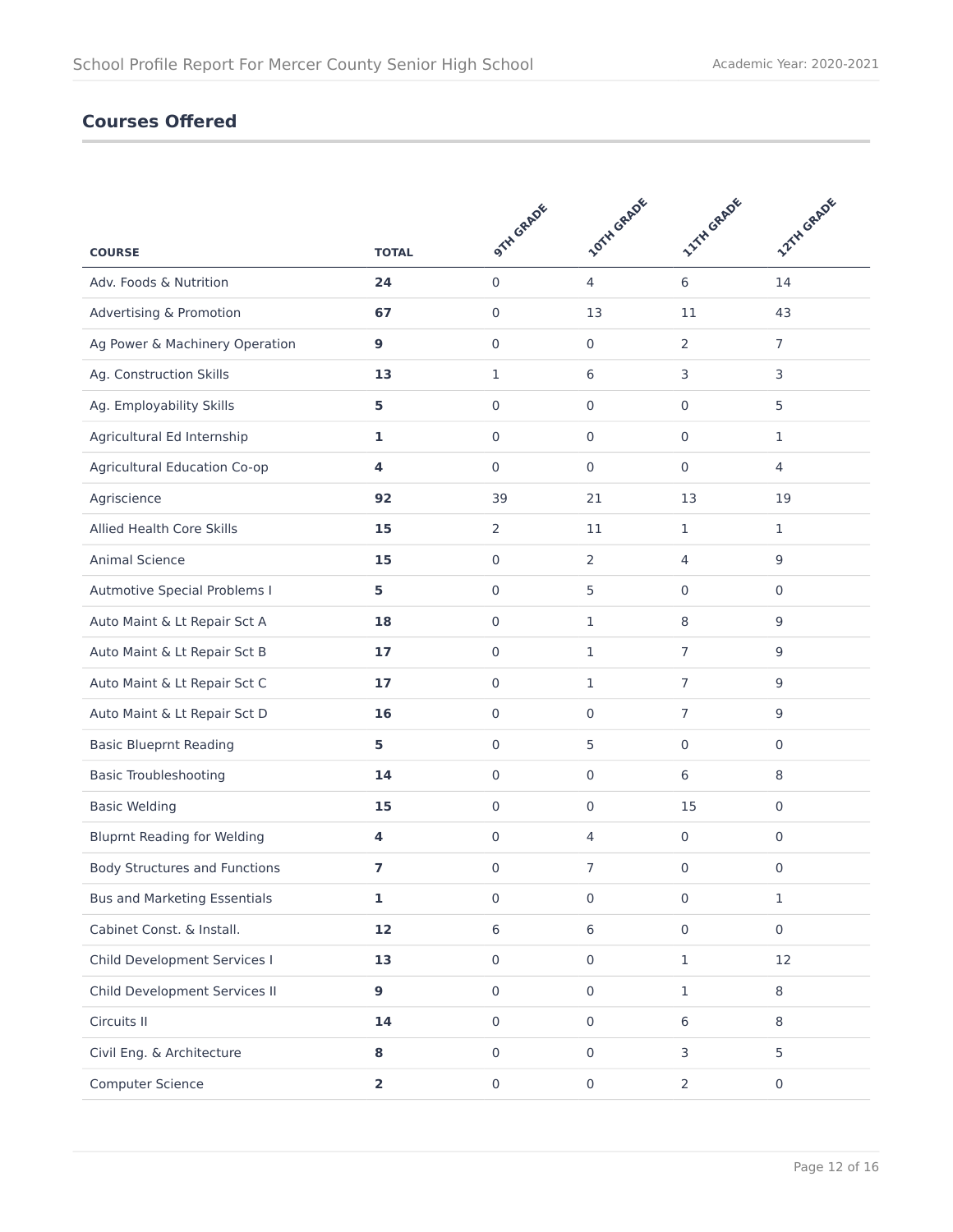|                                  |              | <b>OTH GRADE</b>    | <b>LOTH GRADE</b>   | <b>1.1TH GRADE</b>  | <b>22TH GRADE</b>   |
|----------------------------------|--------------|---------------------|---------------------|---------------------|---------------------|
| <b>COURSE</b>                    | <b>TOTAL</b> |                     |                     |                     |                     |
| <b>Construction Forms</b>        | 10           | $\mathbf 0$         | $\mathbf 0$         | 3                   | $\overline{7}$      |
| <b>Construction Prints</b>       | 10           | $\mathbf 0$         | $\pmb{0}$           | 3                   | $\overline{7}$      |
| <b>Cutting Processes</b>         | 15           | $\mathbf 0$         | $\mathbf 0$         | 15                  | $\mathbf 0$         |
| <b>Digital Electronics</b>       | 13           | $\mathbf 0$         | $\mathbf 0$         | 5                   | 8                   |
| Digital Literacy                 | 99           | 6                   | 24                  | 14                  | 55                  |
| <b>EKG Technician</b>            | $\mathbf{1}$ | $\mathbf 0$         | $\mathsf{O}\xspace$ | $\mathbf 0$         | $\mathbf{1}$        |
| Early Childhood Ed. Co-op        | 20           | $\mathbf 0$         | 2                   | 6                   | 12                  |
| Early Lifespan Development       | 109          | 11                  | 30                  | 32                  | 36                  |
| <b>Electrical Motor Controls</b> | 14           | $\mathsf{O}\xspace$ | $\mathbf 0$         | 6                   | 8                   |
| <b>Emergency Procedures</b>      | 13           | $\mathbf 0$         | 1                   | 11                  | 1                   |
| Eng Design & Dev. (Capstone)     | 9            | $\mathbf{0}$        | $\mathbf{1}$        | $\mathbf 0$         | 8                   |
| Equine Science                   | 11           | $\mathbf{1}$        | $\mathbf{1}$        | $\overline{7}$      | 2                   |
| <b>FACS Essentials</b>           | 84           | 42                  | 26                  | $\overline{7}$      | 9                   |
| <b>FACS Leaders at Work</b>      | 12           | $\mathbf 0$         | $\mathbf{1}$        | 5                   | 6                   |
| Floriculture & Floral Design     | 9            | $\mathbf{0}$        | $\mathbf{1}$        | $\overline{4}$      | 4                   |
| Foods & Nutrition                | 126          | 12                  | 32                  | 32                  | 50                  |
| Fund Social Media Marketing      | 37           | $\overline{2}$      | 10                  | $\overline{7}$      | 18                  |
| Game Design and Dev Principles   | 1            | $\mathbf 0$         | $\mathsf{O}\xspace$ | 1                   | 0                   |
| Gas Metal Arc Welding            | 17           | $\mathbf 0$         | $\mathbf 0$         | 14                  | 3                   |
| Gas Tungsten Arc Welding         | 3            | $\mathbf 0$         | $\mathbf 0$         | $\mathbf 0$         | 3                   |
| Greenhouse Tech.                 | 13           | 1                   | 3                   | 0                   | 9                   |
| <b>Industrial Safety</b>         | 19           | $6\,$               | 13                  | $\mathsf{O}\xspace$ | $\mathsf{O}\xspace$ |
| Internship: Allied Health        | 12           | $\mathsf{O}\xspace$ | $\mathsf{O}\xspace$ | $\mathbf 1$         | $11\,$              |
| Intro Greenhouse & CropProd      | 19           | $\mathbf 0$         | 6                   | $\mathbf 1$         | 12                  |
| Intro to Construction Tech.      | 5            | $\mathsf{O}\xspace$ | $\mathsf{O}\xspace$ | 3                   | $\overline{2}$      |
| Intro to Engineering Design      | 14           | $\overline{7}$      | $\overline{2}$      | 3                   | $\overline{2}$      |
| <b>Marketing Applications</b>    | 23           | $\mathsf{O}\xspace$ | $\mathsf{O}\xspace$ | $\mathsf{O}\xspace$ | 23                  |
| Marketing Education Co-op        | 25           | $\mathsf{O}\xspace$ | $\mathsf{O}\xspace$ | $\mathsf{O}\xspace$ | 25                  |
| Med Lab Aide (Phleb)             | 5            | $\pmb{0}$           | $\mathsf{O}\xspace$ | $\mathsf{O}\xspace$ | 5                   |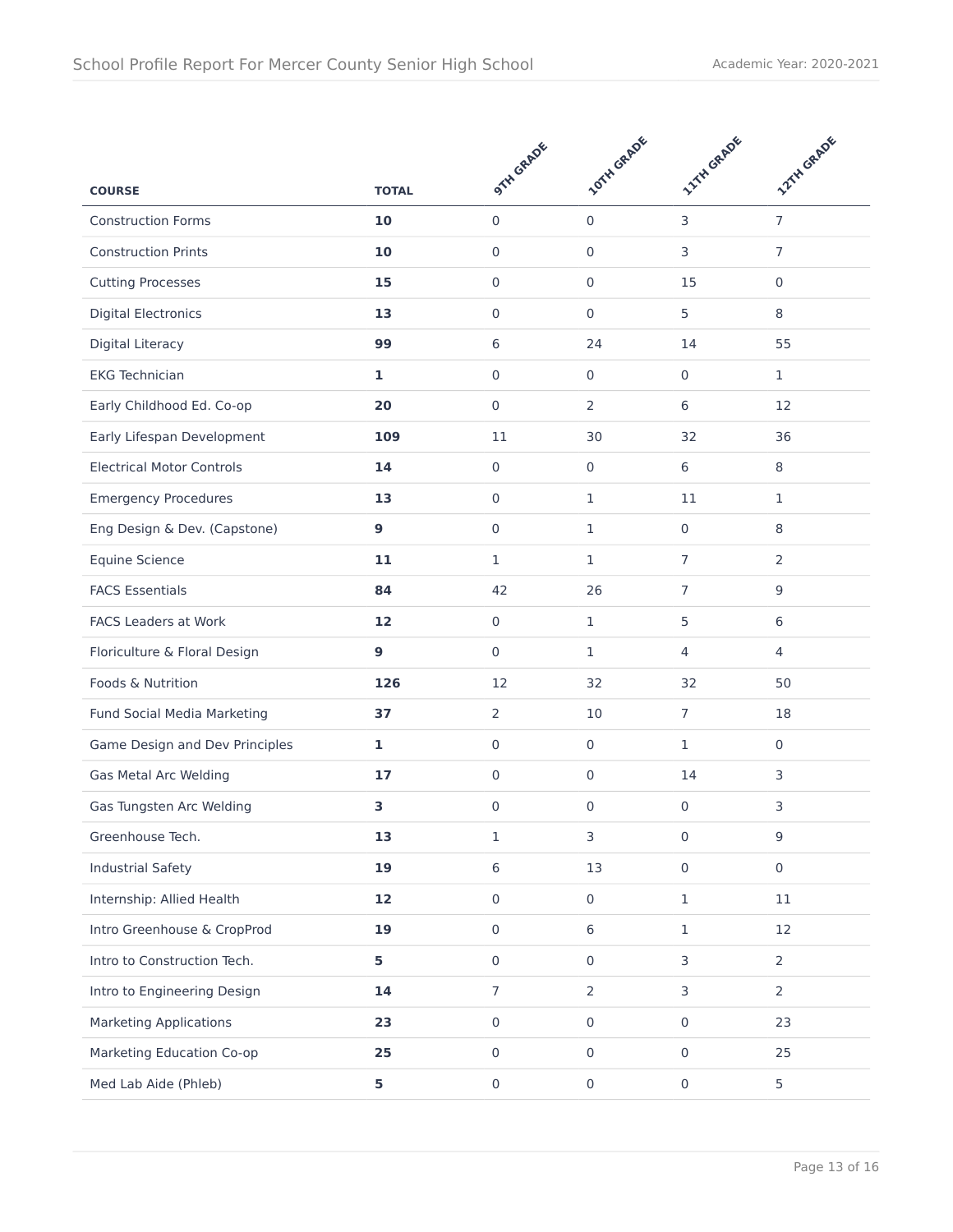|                                |              | <b>9TH GRADE</b>    | <b>LOTH GRADE</b>   | <b>LITTLGRADE</b> | <b>22TH GRADE</b>   |
|--------------------------------|--------------|---------------------|---------------------|-------------------|---------------------|
| <b>COURSE</b>                  | <b>TOTAL</b> |                     |                     |                   |                     |
| Medicaid Nurse Aide            | 12           | $\mathbf 0$         | $\mathbf 0$         | 0                 | 12                  |
| <b>Medical Terminology</b>     | 18           | $\mathbf 0$         | $\mathbf{1}$        | 15                | $\overline{2}$      |
| Mid/Late Lifespan Development  | 51           | $\mathbf{1}$        | $\boldsymbol{9}$    | 12                | 29                  |
| Money Skills for Math          | 52           | $\mathbf 0$         | $\mathbf 0$         | $\mathbf 0$       | 52                  |
| Oxy-Fuel Sys.                  | 6            | $\mathbf 0$         | 6                   | $\mathbf 0$       | 0                   |
| Parenting                      | 122          | 36                  | 32                  | 26                | 28                  |
| Personal Finance (Math Credit) | 111          | $\mathbf 0$         | 0                   | $\mathbf 0$       | 111                 |
| Prin of Agri-Sci & Tech., Gr 9 | 36           | 17                  | 8                   | 5                 | 6                   |
| Principles of Engineering      | 13           | $\mathbf{1}$        | $\boldsymbol{9}$    | 3                 | $\mathbf 0$         |
| Principles of Health Science   | 15           | 5                   | $\overline{7}$      | 2                 | 1                   |
| Principles of Marketing        | 23           | $\mathbf 0$         | $\mathbf{1}$        | $\overline{2}$    | 20                  |
| Principles of Teaching         | 9            | $\mathbf 0$         | $\mathbf 0$         | 3                 | 6                   |
| Promo. Apps. & Media           | 21           | $\mathbf 0$         | $\mathbf 0$         | $\mathbf 0$       | 21                  |
| Relationships                  | 46           | 10                  | 9                   | $\overline{7}$    | 20                  |
| <b>Retail Marketing</b>        | 32           | $\overline{2}$      | $\overline{4}$      | 3                 | 23                  |
| Rotating Machinery             | 14           | $\mathbf 0$         | $\mathbf 0$         | 6                 | 8                   |
| SMAW Open Groove Lab           | 3            | $\mathbf 0$         | $\mathbf 0$         | $\mathbf 0$       | 3                   |
| ST in Allied Health            | 10           | $\mathbf 0$         | $\pmb{0}$           | $\mathbf 0$       | 10                  |
| ST in Pathway to Careers       | 6            | $\mathbf 0$         | $\mathbf 0$         | 0                 | 6                   |
| ST: Construction Carpentry     | 5            | $\mathbf 0$         | $\mathbf 0$         | $\mathbf 0$       | 5                   |
| ST: Electrical Tech.           | 4            | $\mathsf{O}\xspace$ | 0                   | 4                 | $\mathbf 0$         |
| Shielded Metal Arc Weld.(SMAW) | 14           | $\mathsf{O}\xspace$ | $\mathsf{O}\xspace$ | 14                | $\mathsf{O}\xspace$ |
| Site Layout & Foundations      | 10           | $\mathbf 0$         | $\mathsf{O}\xspace$ | 3                 | 7 <sup>1</sup>      |
| Small Animal Tech.             | 20           | $\mathbf{1}$        | $\mathbf{1}$        | $6\,$             | 12                  |
| Small Power & Equipment        | 64           | $\mathbf{1}$        | 13                  | 11                | 39                  |
| Sports & Event Marketing       | 56           | $\mathbf 0$         | 12                  | 10                | 34                  |
| Veterinary Science             | 76           | $\mathsf{3}$        | $10$                | 23                | 40                  |
| <b>Welding Certification</b>   | 3            | $\mathsf{O}\xspace$ | $\mathsf{O}\xspace$ | $\mathbf 0$       | 3                   |
| Wildlife Resources             | 22           | $\mathsf{O}\xspace$ | $\mathbf 1$         | 8                 | 13                  |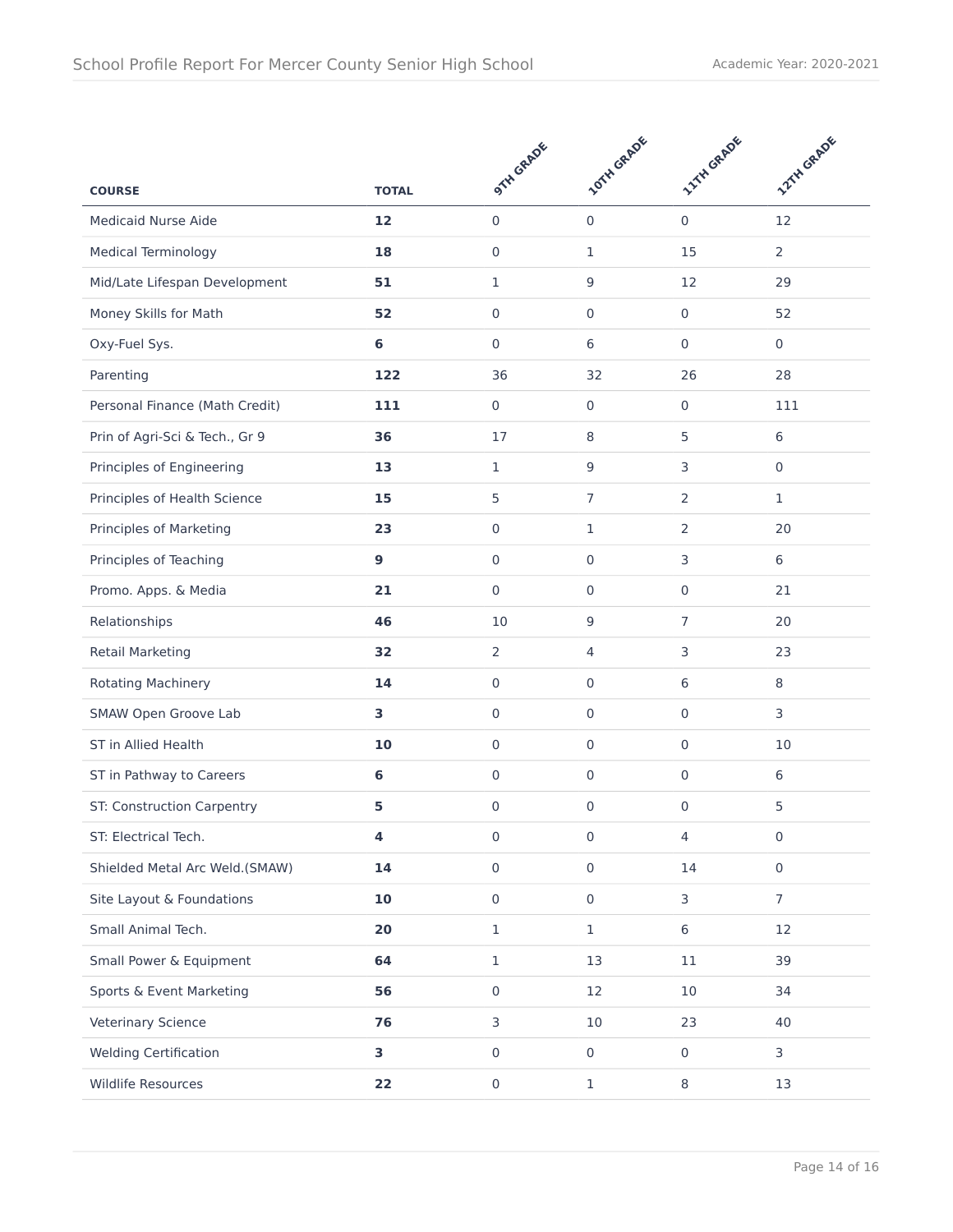#### **Resources**

**5%**

School Budget Allocation to the Career and Technical Education Program

Professional Development Hours Offered to Teachers Instructing Career and Technical Education Courses

**12**

Number of Instructional Minutes Students Receive per Week in Career and Technical Education

| <b>AGRICULTURE</b>               | <b>BUSINESS</b>                 | <b>CONSTRUCTION</b>   |
|----------------------------------|---------------------------------|-----------------------|
| 3000 minutes                     | 1500 minutes                    | 250 minutes           |
| <b>EDUCATION</b>                 | <b>FAMILY CONSUMER SCIENCES</b> | <b>GOVERNMENT</b>     |
| 150 minutes                      | 3000 minutes                    | 1500 minutes          |
| <b>HEALTH SCIENCE</b>            | INFORMATION TECHNOLOGY          | LAW AND PUBLIC SAFETY |
| 1000 minutes                     | 0 minutes                       | 0 minutes             |
| <b>MANUFACTURING</b>             | <b>MARKETING</b>                | <b>MEDIA ARTS</b>     |
| 0 minutes                        | 500 minutes                     | 0 minutes             |
| SCIENCE, TECHNOLOGY, ENGINEERING | <b>TRANSPORTATION</b>           |                       |
| AND MATH (STEM)<br>1500 minutes  | -1 minutes                      |                       |

# **Facilities**

Equitable Access to Instructional Space



#### Access to Program-Specific Facilities

- Labs required for specific Career and Technical Education (CTE) program areas
- Recommended space as outlined in the CTE facility guide
- Individual classrooms for each CTE program area
- Classrooms with access to designated resources necessary for student success in CTE